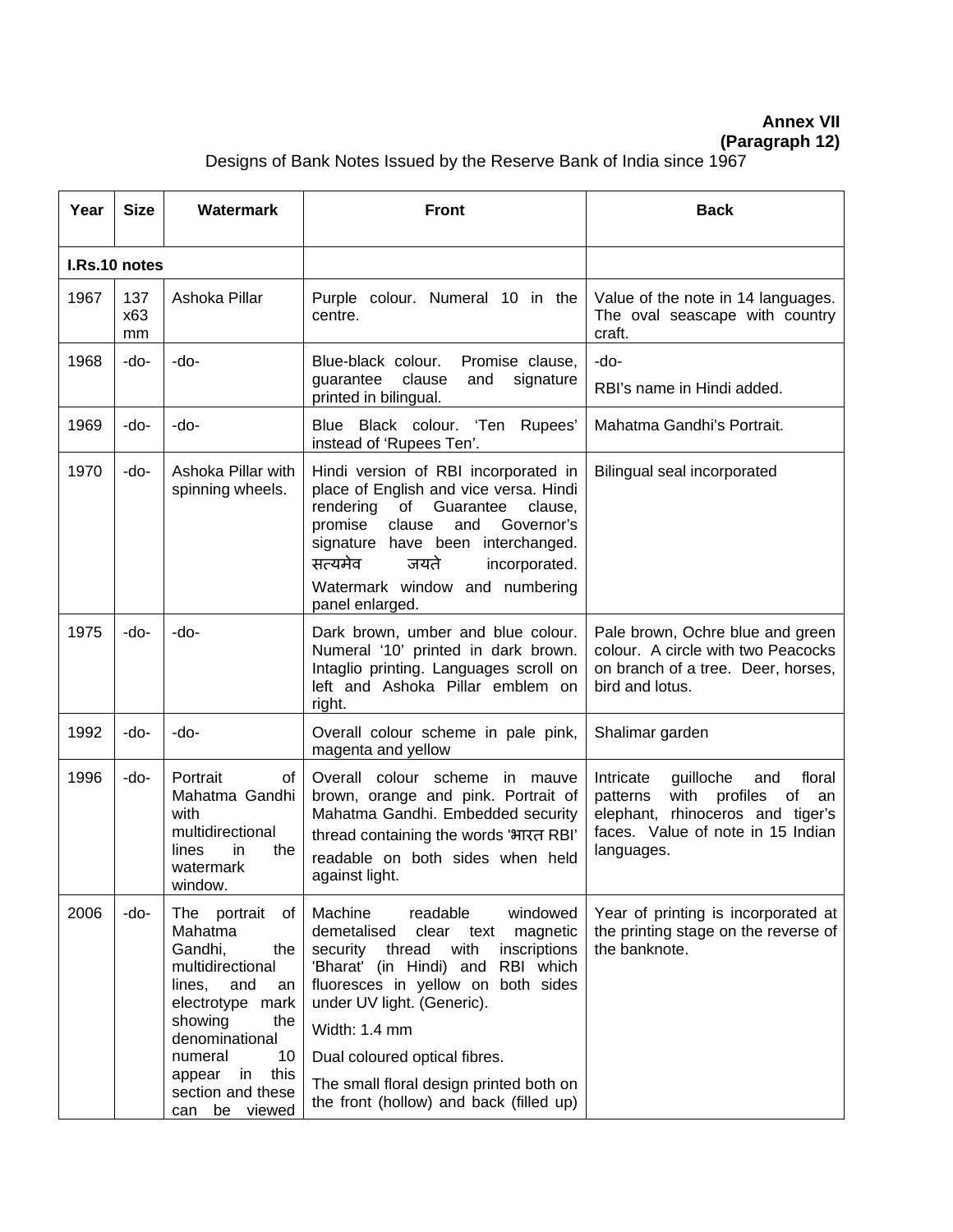|      |                  | better when the<br>banknote is held<br>against light.                                       | of the note in the middle of the vertical<br>band next to the Watermark has an<br>accurate back-to-back registration so<br>that the numeral appears as one<br>when seen against the light.                                                                                                                                                                                                                                                                                                                                                                                                                                                                                                                          |                                                                                                                                                                                                                                                                      |
|------|------------------|---------------------------------------------------------------------------------------------|---------------------------------------------------------------------------------------------------------------------------------------------------------------------------------------------------------------------------------------------------------------------------------------------------------------------------------------------------------------------------------------------------------------------------------------------------------------------------------------------------------------------------------------------------------------------------------------------------------------------------------------------------------------------------------------------------------------------|----------------------------------------------------------------------------------------------------------------------------------------------------------------------------------------------------------------------------------------------------------------------|
| 2011 | -do-             | -do-                                                                                        | -do-<br>In addition, $\bar{\tau}$ symbol was introduced<br>on the obverse of the banknote, on<br>the top left and top right corner (along<br>with the denominational numeral).                                                                                                                                                                                                                                                                                                                                                                                                                                                                                                                                      | The banknotes will continue to<br>have year of printing on the<br>reverse. In addition, ₹ symbol was<br>introduced on the reverse of the<br>banknotes, on the top left and top<br>right corner (along with the<br>denominational numeral).                           |
| 2016 | $-do-$           | -do-                                                                                        | -do-<br>In addition, the numerals in both the<br>number panels of these banknotes will<br>be in ascending size from left to right,<br>while the first three alphanumeric<br>characters<br>(prefix)<br>will<br>remain<br>constant in size                                                                                                                                                                                                                                                                                                                                                                                                                                                                            |                                                                                                                                                                                                                                                                      |
|      | II. Rs.20 notes  |                                                                                             |                                                                                                                                                                                                                                                                                                                                                                                                                                                                                                                                                                                                                                                                                                                     |                                                                                                                                                                                                                                                                      |
| 1972 | 147X<br>63m<br>m | Ashoka Pillar                                                                               | Saffron colour. Ashoka Pillar emblem<br>on the right and language panel on<br>the left side.                                                                                                                                                                                                                                                                                                                                                                                                                                                                                                                                                                                                                        | Bold lettering in Hindi appears<br>centrally in a horizontal panel,<br>flanked by figures 20 at the corner.<br>Picture of Parliament House. On<br>the left value in Indian languages.                                                                                |
| 1975 | -do-             | Small<br>Ashoka<br>Pillar with chain<br>οf<br>spinning<br>wheels.<br>Resin<br>treated paper | Red, blue, mauve and pale yellow<br>colour. Numerical 20 in dark mauve<br>on a light yellow lotus shaped design.<br>Language scroll on the left and<br>Ashoka Pillar emblem on right.<br>The<br>printing bleeds off on all sides but not<br>in corners, which are paper white.<br>Bilingual<br>names,<br>clauses<br>and<br>signature.                                                                                                                                                                                                                                                                                                                                                                               | Dry offset printing. Red, blue and<br>mauve colour. Chariot wheel of<br>Konark Sun temple at the centre.<br>Watermark window in pale blue is<br>surrounded<br>by an ornamental<br>design in perfect register with<br>corresponding design on obverse<br>of the note. |
| 2001 | -do-             | Mahatma<br>Portrait                                                                         | Gandhi The security thread totally embedded<br>with the letters "Bharat" (in Hindi) and<br>"RBI" The colour is predominantly<br>reddish orange. The Ashoka Pillar has<br>been replaced by the Mahatma<br>Gandhi's Portrait in dark red while the<br>Ashoka Pillar has been shifted to the<br>left side bottom corner and the size is<br>smaller. The numeral 20, RBI seal,<br>Mahatma<br>Gandhi's<br>Portrait,<br><b>RBI</b><br>and Promise<br>Legend, Guarantee<br>clauses, Governor's Signature and<br>Ashoka Pillar inset are in intaglio. The<br>words RBI and the numeral 20 in<br>Micro<br>letters<br>appear alternatively<br>Mahatma<br>behind<br>the<br>Gandhi's<br>Portrait. An identification mark by way | The central theme depicts the<br>Indian coastal line with coconut<br>grooves. The value of the note<br>appears in 15 languages in a<br>vertical panel in the left hand side.                                                                                         |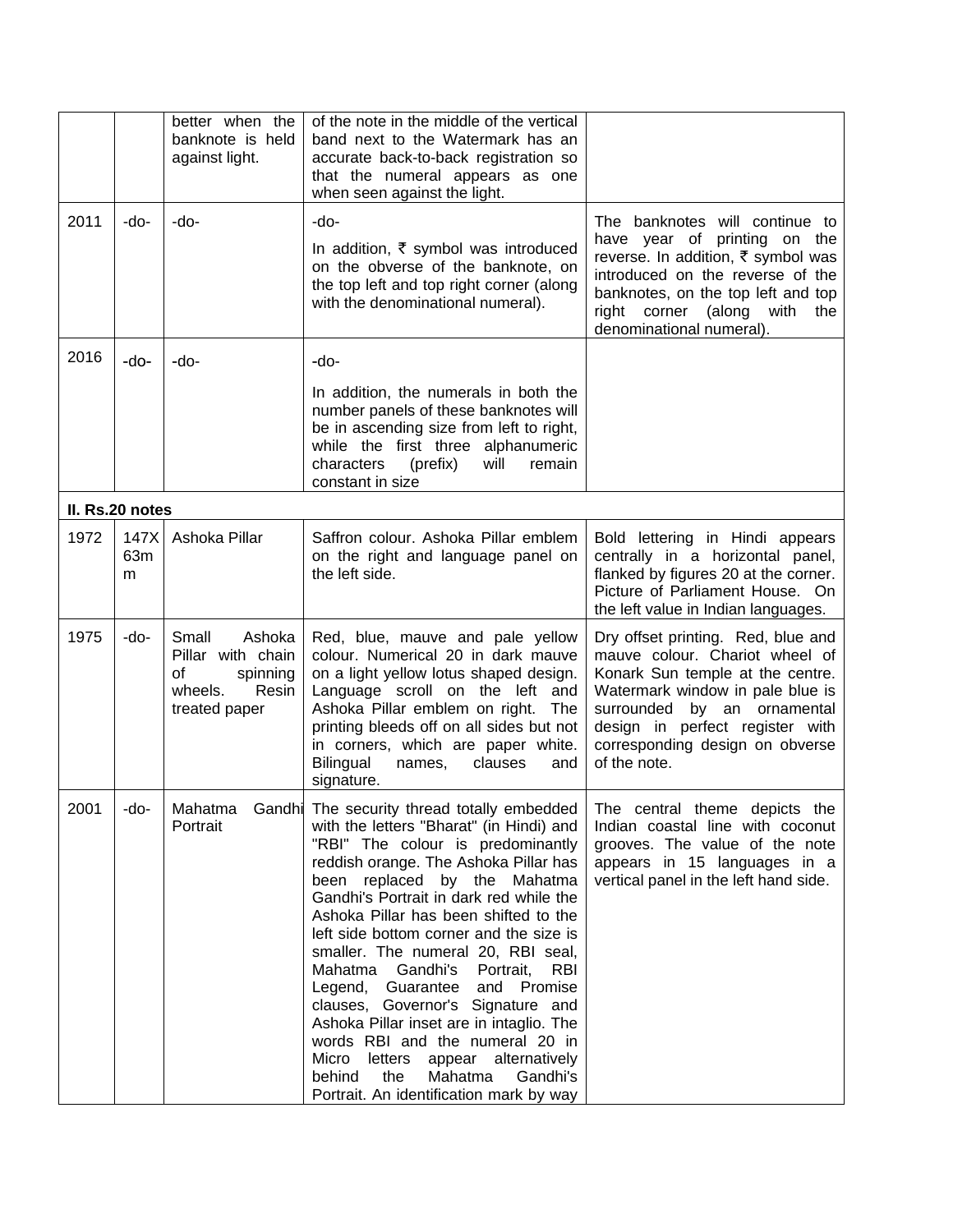|      |                  |                                                                                                                                                                                                                                                                                           | of a small vertical rectangle in raised<br>form appears on the left side of the<br>note to facilitate the visually impaired<br>to identify the denomination of the<br>note. The numbers in the number<br>panel are printed in red.                                                                                                                                                                                                                                                                                                                             |                                                                                                                                                                                                                                                     |
|------|------------------|-------------------------------------------------------------------------------------------------------------------------------------------------------------------------------------------------------------------------------------------------------------------------------------------|----------------------------------------------------------------------------------------------------------------------------------------------------------------------------------------------------------------------------------------------------------------------------------------------------------------------------------------------------------------------------------------------------------------------------------------------------------------------------------------------------------------------------------------------------------------|-----------------------------------------------------------------------------------------------------------------------------------------------------------------------------------------------------------------------------------------------------|
| 2006 | -do-             | The portrait<br>ot<br>Mahatma<br>Gandhi,<br>the<br>multidirectional<br>lines,<br>and<br>an<br>electrotype mark<br>showing<br>the<br>denominational<br>20<br>numeral<br>this<br>appear<br>in<br>section and these<br>can be viewed<br>better when the<br>banknote is held<br>against light | Machine<br>readable<br>windowed<br>demetalised clear text<br>magnetic<br>security thread<br>with<br>inscriptions<br>'Bharat' (in Hindi) and RBI which<br>fluoresces in yellow on both sides<br>under UV light (Generic).<br>Width: 1.4 mm<br>Dual coloured optical fibres.<br>The small floral design printed both on<br>the front (hollow) and back (filled up)<br>of the note in the middle of the vertical<br>band next to the Watermark has an<br>accurate back-to-back registration so<br>that the numeral appears as one<br>when seen against the light. | Year of printing is incorporated at<br>the printing stage on the reverse of<br>the banknote.                                                                                                                                                        |
| 2012 | -do-             | -do-                                                                                                                                                                                                                                                                                      | -do-<br>In addition, ₹ symbol was introduced<br>on the obverse of the banknote, on<br>the top left and top right corner (along<br>with the denominational numeral).                                                                                                                                                                                                                                                                                                                                                                                            | The banknotes will continue to<br>have year of printing on the<br>reverse. In addition, ₹ symbol was<br>introduced on the reverse of the<br>banknotes, on the top left and top<br>right corner<br>(along<br>with<br>the<br>denominational numeral). |
|      | III. Rs.50 notes |                                                                                                                                                                                                                                                                                           |                                                                                                                                                                                                                                                                                                                                                                                                                                                                                                                                                                |                                                                                                                                                                                                                                                     |
| 1975 | 147X<br>73m<br>m | Ashoka Pillar with<br>chain of wheels.                                                                                                                                                                                                                                                    | Mauve colour with hues of blue green<br>and purple. Numeral 50 in dark brown.<br>Language scroll on left and Ashoka<br>Pillar emblem on right.<br>Printing<br>bleeds off on all sides except at<br>corners.                                                                                                                                                                                                                                                                                                                                                    | Mauve, brown and yellow colours.<br>Parliament House at the centre.<br>Watermark window in pale mauve,<br>surrounded by an ornamental<br>design, which is in perfect register<br>with corresponding design on the<br>obverse.                       |
| 1981 | -do-             | -do-                                                                                                                                                                                                                                                                                      | Intaglio-fast blue, yellow red. Ashoka<br>Pillar and languages in deep violet<br>colours, rest in deep green and brown<br>colours. सत्यमेव जयते below Ashoka<br>Pillar emblem.                                                                                                                                                                                                                                                                                                                                                                                 | Dry offset-yellowish brown and<br>body in deep purple colour.<br>Parliament House with National<br>flag on top                                                                                                                                      |
| 1997 | -do-             | Portrait<br>οf<br>Mahatma Gandhi<br>with<br>multidirectional<br>lines<br>in<br>the<br>window.                                                                                                                                                                                             | Yellow,<br>blue<br>violet<br>colour.<br>and<br>Ashoka Pillar replaced by Mahatma<br>Gandhi Portrait in blue. Security<br>thread totally embedded inside the<br>note the letters 'भारत' and 'RBI'. A<br>small black solid square on the left<br>hand side of the watermark to help the<br>visually impaired to identify the<br>denomination of the note.                                                                                                                                                                                                        | India's<br>panoramic view<br>of<br>A<br>floral<br>Parliament<br>House<br>with<br>above<br>filigree<br>patterns<br>and<br>patterns on the sides. The value<br>of the note in 15 Indian languages.                                                    |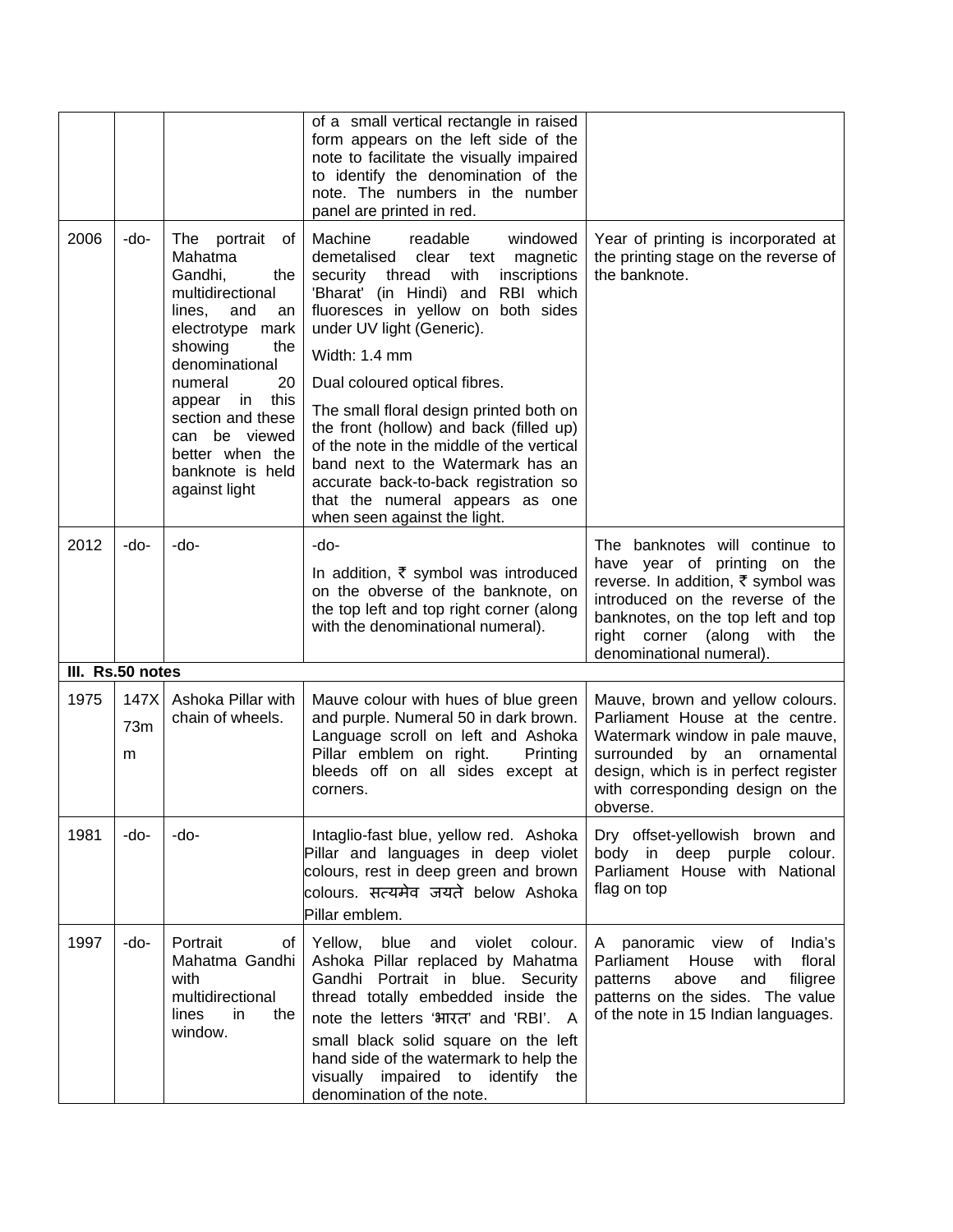| 2005            | -do-             | The<br>portrait<br>Mahatma<br>Gandhi,<br>the<br>and<br>ines,<br>electrotype<br>showing<br>denominational<br>when<br>better<br>panknote<br>is<br>against light | of Machine<br>readable<br>windowed<br>demetalised clear text<br>magnetic<br>multidirectional security thread<br>with<br>inscriptions<br>an 'Bharat' (in Hindi) and RBI which<br>mark fluoresces in yellow on both sides<br>the under U.V.light -width 1.4 mm. The<br>Intaglio Printing i.e. raised prints is<br>humeral 50 appear more prominent in the name of the<br>In this section and Bank in Hindi and English,<br>the<br>hese can be viewed Reserve Bank Seal, guarantee and<br>the promise clause, Ashoka Pillar Emblem<br>held on the left, RBI Governor's signature.<br>A square in intaglio on the left of the<br>watermark window with increased<br>depth of engraving helps the visually<br>impaired to identify the denomination.<br>Optical fibres are in dual colour. The<br>small floral design printed both on the<br>front (hollow) and back (filled up) of<br>the banknote in the middle of the<br>vertical band next to the watermark<br>window has an accurate back-to-back<br>registration so that the numeral<br>appears as one when seen against<br>the light. | Year of printing is incorporated at<br>the printing stage on the reverse of<br>the banknote.                                                                                                                                               |
|-----------------|------------------|---------------------------------------------------------------------------------------------------------------------------------------------------------------|-----------------------------------------------------------------------------------------------------------------------------------------------------------------------------------------------------------------------------------------------------------------------------------------------------------------------------------------------------------------------------------------------------------------------------------------------------------------------------------------------------------------------------------------------------------------------------------------------------------------------------------------------------------------------------------------------------------------------------------------------------------------------------------------------------------------------------------------------------------------------------------------------------------------------------------------------------------------------------------------------------------------------------------------------------------------------------------------|--------------------------------------------------------------------------------------------------------------------------------------------------------------------------------------------------------------------------------------------|
| 2012            | -do-             | -do-                                                                                                                                                          | -do-<br>In addition, $\bar{\tau}$ symbol was introduced<br>on the obverse of the banknote, on<br>the top left and top right corner (along<br>with the denominational numeral).                                                                                                                                                                                                                                                                                                                                                                                                                                                                                                                                                                                                                                                                                                                                                                                                                                                                                                          | The banknotes will continue to<br>have year of printing on the<br>reverse. In addition, ₹ symbol was<br>introduced on the reverse of the<br>banknotes, on the top left and top<br>right corner (along with the<br>denominational numeral). |
| 2015            | -do-             | -do-                                                                                                                                                          | -do-<br>In addition, the numerals in both the<br>number panels of these banknotes will<br>be in ascending size from left to right,<br>while the first three alphanumeric<br>characters<br>(prefix)<br>will<br>remain<br>constant in size                                                                                                                                                                                                                                                                                                                                                                                                                                                                                                                                                                                                                                                                                                                                                                                                                                                | -do-                                                                                                                                                                                                                                       |
| IV.Rs.100 notes |                  |                                                                                                                                                               |                                                                                                                                                                                                                                                                                                                                                                                                                                                                                                                                                                                                                                                                                                                                                                                                                                                                                                                                                                                                                                                                                         |                                                                                                                                                                                                                                            |
| 1967            | 157<br>X73<br>mm | Ashoka Pillar                                                                                                                                                 | Numeral 100 appears<br>Blue colour.<br>prominently in centre. Ashoka Pillar<br>emblem on the right.                                                                                                                                                                                                                                                                                                                                                                                                                                                                                                                                                                                                                                                                                                                                                                                                                                                                                                                                                                                     | Vertical<br>panel<br>Indian<br>of<br>14<br>languages on left. Hirakud Dam in<br>the background in a circular frame.                                                                                                                        |
| 1969            | -do-             | -do-                                                                                                                                                          | Blue colour and<br>promise clause,<br>Guarantee clause<br>and Governor's<br>signature in bilingual.                                                                                                                                                                                                                                                                                                                                                                                                                                                                                                                                                                                                                                                                                                                                                                                                                                                                                                                                                                                     | Picture of Mahatma Gandhi in a<br>sitting posture with Sevagram<br>Ashram in the background in a<br>circular frame.                                                                                                                        |
| 1975            | -do-             | Ashoka Pillar with<br>spinning wheels.                                                                                                                        | Intaglio deep blue with hues of blue,<br>brown, pink and dark green. Numeral<br>100 in dark blue. Watermark window                                                                                                                                                                                                                                                                                                                                                                                                                                                                                                                                                                                                                                                                                                                                                                                                                                                                                                                                                                      | Intaglio deep blue and<br>brown<br>shade<br>of<br>agricultural<br>corn,<br>Tea plantation and<br>operations,                                                                                                                               |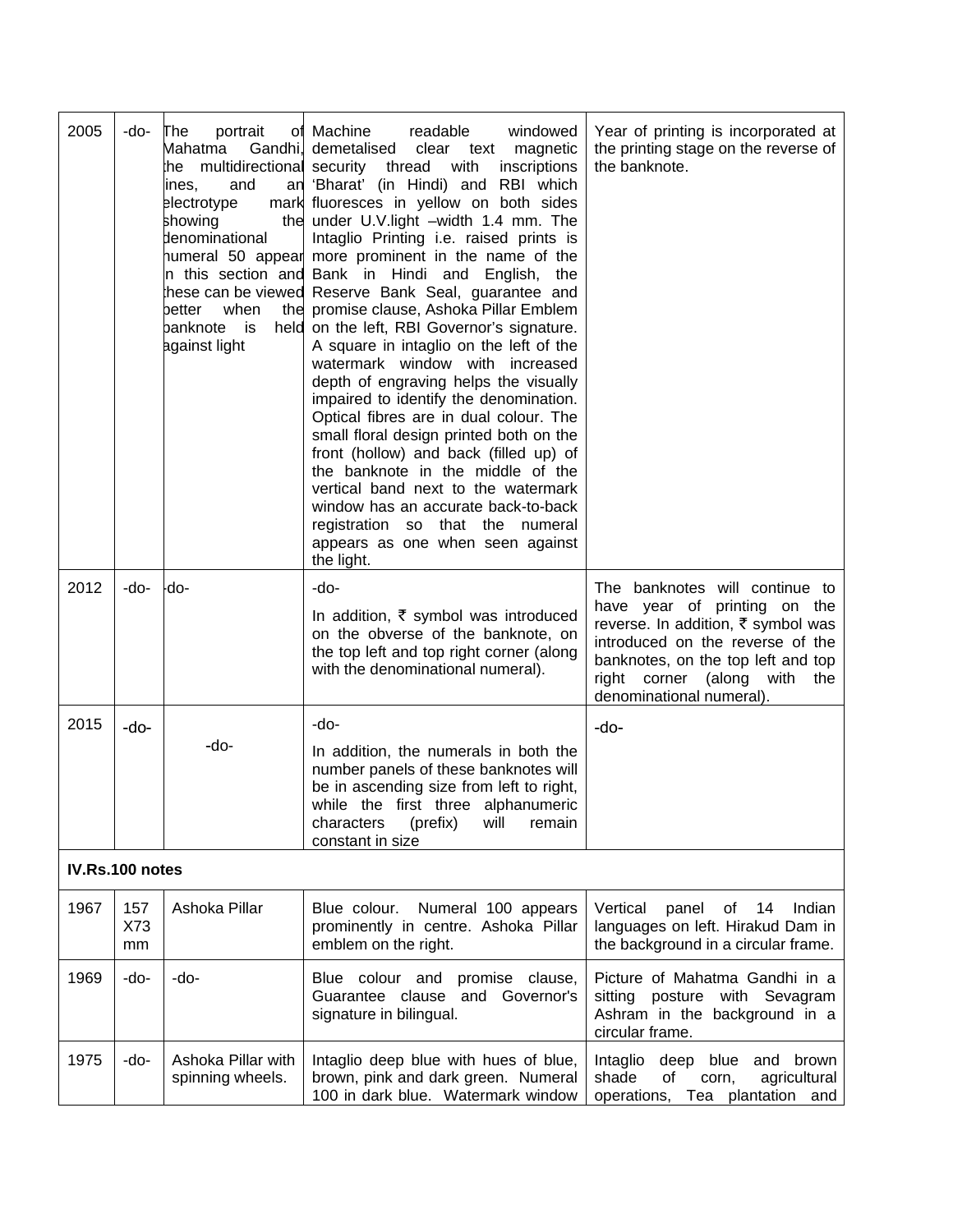|      |      |                                                                                                                                                                                 | light blue. RBI's name, promise<br>clause,<br>Guarantee<br>clause<br>and<br>signature in<br>bilingual.<br>Governor's<br>Language scroll on left and Ashoka<br>Pillar emblem on right. Printing bleeds<br>off on all sides except at corners.                                                                                                                                                                                                                                                                                                                                                                                                                                                                                                                                                                                                                                                                                                                                                                                                                                                                                                                                                                                                     | hydroelectric<br>power<br>project.<br>'Watermark' window is surrounded<br>by an ornamental design, which is<br>in perfect register with similar<br>design on the obverse.                                                                     |
|------|------|---------------------------------------------------------------------------------------------------------------------------------------------------------------------------------|--------------------------------------------------------------------------------------------------------------------------------------------------------------------------------------------------------------------------------------------------------------------------------------------------------------------------------------------------------------------------------------------------------------------------------------------------------------------------------------------------------------------------------------------------------------------------------------------------------------------------------------------------------------------------------------------------------------------------------------------------------------------------------------------------------------------------------------------------------------------------------------------------------------------------------------------------------------------------------------------------------------------------------------------------------------------------------------------------------------------------------------------------------------------------------------------------------------------------------------------------|-----------------------------------------------------------------------------------------------------------------------------------------------------------------------------------------------------------------------------------------------|
| 1979 | -do- | -do-                                                                                                                                                                            | One side intaglio blue, red and deep<br>green, Tints of reddish and yellowish<br>green shade. सत्यमेव जयते below<br>Ashoka Pillar emblem.                                                                                                                                                                                                                                                                                                                                                                                                                                                                                                                                                                                                                                                                                                                                                                                                                                                                                                                                                                                                                                                                                                        | Dry-offset.<br>Black and maroon<br>colours. Tint design in greenish<br>blue and brownish shades.                                                                                                                                              |
| 1996 | -do- | Portrait<br>οf<br>Mahatma Gandhi<br>with<br>multidirectional<br>lines<br>in<br>the<br>watermark<br>window.                                                                      | Printed with the combination of offset<br>and intaglio process. overall colour is<br>predominantly blue, grey and green.<br>Mahatma Gandhi. A<br>Portrait of<br>windowed security thread partly visible<br>from the front but totally embedded<br>inside. Letters 'भारत' and 'RBI' printed<br>on the thread.<br>A small black solid triangle in intaglio<br>on left hand side of the watermark to<br>help the visually impaired to identify<br>the denomination of the note.                                                                                                                                                                                                                                                                                                                                                                                                                                                                                                                                                                                                                                                                                                                                                                     | Central<br>theme<br>depicts<br>a<br>view<br>of<br>panoramic<br>the<br>Kanchangunga range with floral<br>patterns<br>above<br>and<br>filigree<br>patterns on the sides. The value<br>of note appears in 15 languages<br>on the left hand side. |
| 2005 | -do- | The<br>portrait<br>the multidirectional security thread<br>lines,<br>and<br>electrotype<br>showing<br>denominational<br>numeral<br>in.<br>appear<br>be<br>can<br>against light. | of Machine-readable<br>windowed<br>Mahatma Gandhi, demetalised clear text<br>magnetic<br>with<br>inscriptions<br>an 'Bharat' (in Hindi) and RBI on notes of<br>mark Rs.100 with exclusive colour shift.<br>the Colour of the thread shall shift from<br>green to blue when viewed from<br>100 different angles. It will fluoresce in<br>this yellow on the reverse and the text will<br>section and these fluoresce on the obverse under<br>viewed $U.V.light - width - 2 m.m.$<br>better when the The Intaglio Printing i.e. raised prints<br>is more prominent in the name of the<br>Bank in Hindi and English,<br>the<br>Reserve Bank Seal, guarantee and<br>promise clause, Ashoka Pillar Emblem<br>on the left, RBI Governor's signature.<br>A triangle in intaglio on the left of the<br>watermark window with increased<br>depth of engraving helps the visually<br>impaired to identify the denomination.<br>Optical fibres are in dual colour. The<br>small floral design printed both on the<br>front (hollow) and back(filled up) of the<br>banknote in the middle of the vertical<br>band next to the watermark window<br>an accurate back to<br>back<br>has<br>registration so that the numeral<br>appears as one when seen against | Year of printing is incorporated at<br>the printing stage on the reverse of<br>the banknote.                                                                                                                                                  |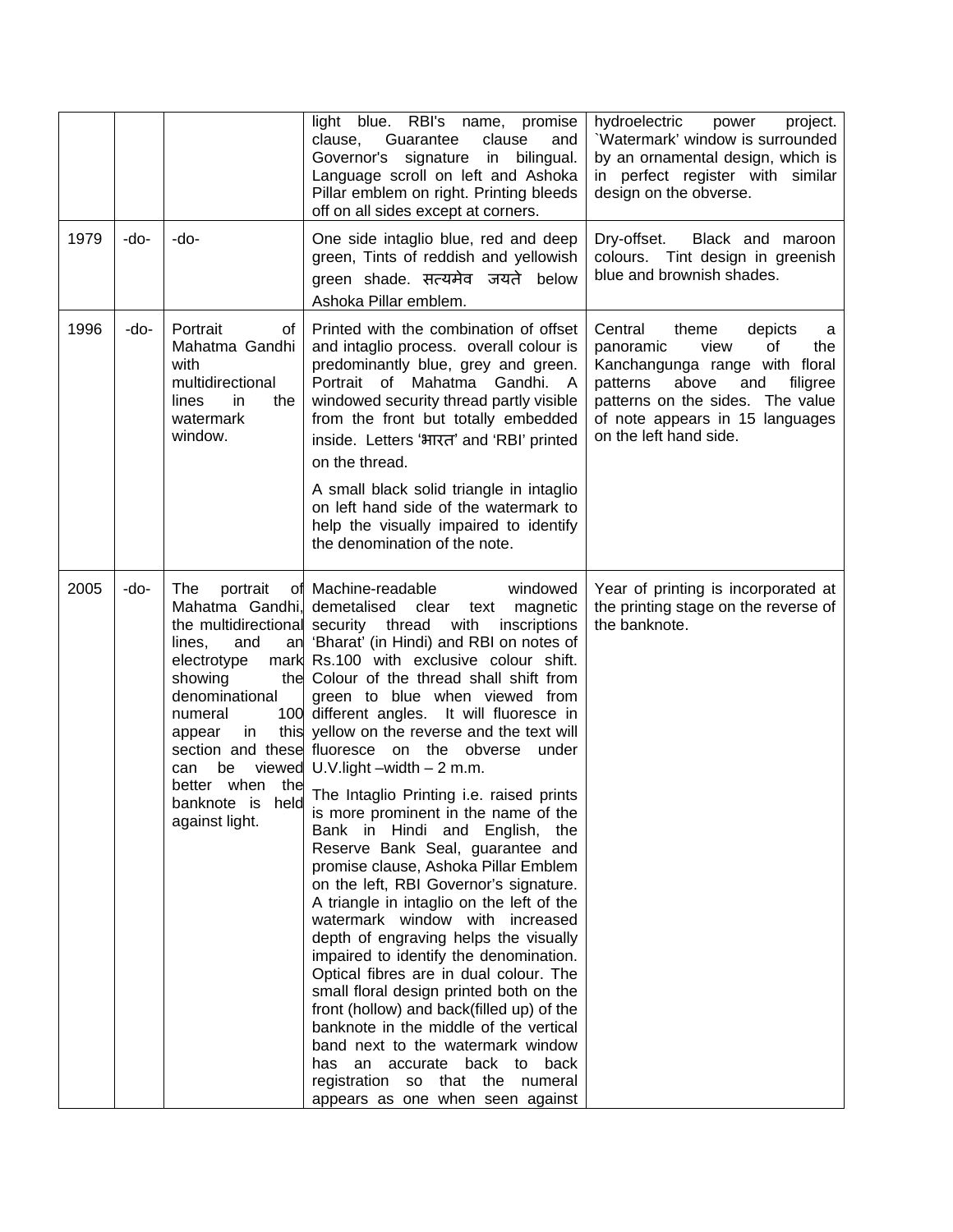|      |                  |                                        | the light.                                                                                                                                                                                                                                                                                                                                                                                                        |                                                                                                                                                                                                                                              |
|------|------------------|----------------------------------------|-------------------------------------------------------------------------------------------------------------------------------------------------------------------------------------------------------------------------------------------------------------------------------------------------------------------------------------------------------------------------------------------------------------------|----------------------------------------------------------------------------------------------------------------------------------------------------------------------------------------------------------------------------------------------|
| 2011 | -do-             | -do-                                   | -do-<br>In addition, $\bar{\tau}$ symbol was introduced<br>on the obverse of the banknotes, on<br>the top left and top right corner (along<br>with the denominational numeral).                                                                                                                                                                                                                                   | The banknotes will continue to<br>have year of printing on the<br>reverse. In addition, ₹ symbol was<br>introduced on the reverse of the<br>banknotes on the top left and top<br>right corner (along with<br>the<br>denominational numeral). |
| 2015 | -do-             | -do-                                   | $-do-$<br>In addition, the numerals in both the<br>number panels of these banknotes will<br>be in ascending size from left to right,<br>while the first three alphanumeric<br>characters<br>remain<br>(prefix)<br>will<br>constant in size.<br>In addition, easy to identify markings                                                                                                                             | -do-                                                                                                                                                                                                                                         |
|      | V. Rs.500 notes  |                                        | for visually impaired in the form of four<br>angular bleed lines on both left and<br>right of the obverse side of banknotes.<br>Increase in size of the identification<br>mark (triangle) by 50 per cent                                                                                                                                                                                                          |                                                                                                                                                                                                                                              |
| 1987 | 167<br>X73<br>mm | Ashoka Pillar with<br>spinning wheels. | Printed by dry offset and intaglio<br>Background colours in<br>process.<br>peacock blue, ochre and green.<br>Portrait of Mahatma Gandhi, Ashoka<br>Pillar emblem, Promise clause &<br>language panel are printed in intaglio.<br>Five black horizontal relief lines in<br>intaglio on the left side of the<br>watermark<br>to<br>help<br>the<br>visually<br>impaired to identify the denomination<br>of the note. | Background showing rising sun.<br>Background<br>colours<br>in<br>deep<br>green, orange and<br>sky<br>blue.<br>Mahatma Gandhi leading a group<br>of people.                                                                                   |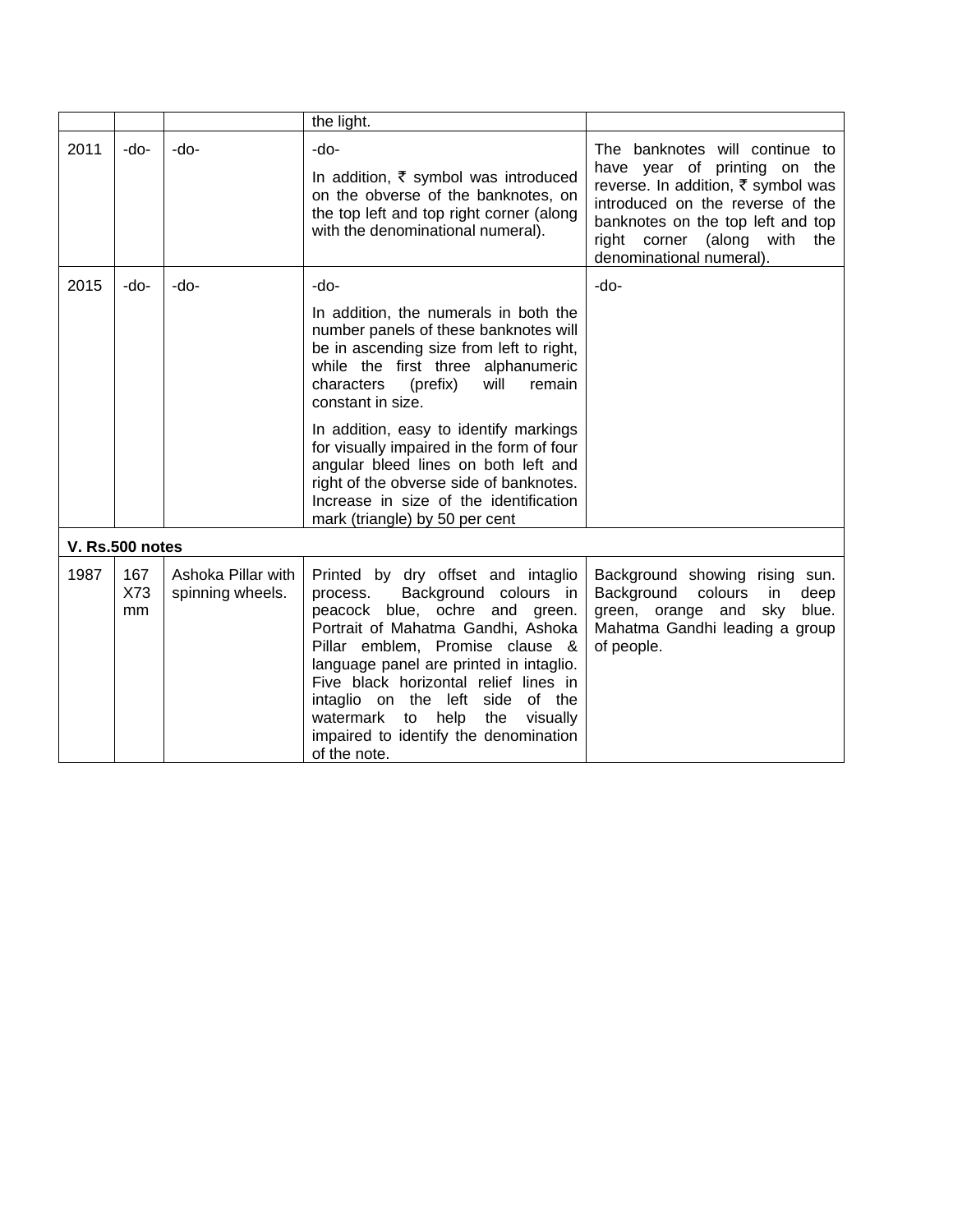| 1997 | -do- | Portrait<br>of<br>Mahatma Gandhi<br>with<br>the<br>multidirectional<br>lines<br>in.<br>the<br>watermark<br>window. | Printed by offset and intaglio process.<br>Colour scheme is predominantly in<br>yellow, green, mauve and brown.<br>Mahatma Gandhi's portrait is dark<br>brown in colour. Mahatma Gandhi's<br>portrait, RBI legend guarantee and<br>promise clauses, Ashoka Pillar inset<br>and Governor's signature are in<br>intaglio. A windowed security thread,<br>partly visible from the front but totally<br>embedded inside. Letters भारत and<br>RBI are printed on the thread. Green<br>vertical band behind the Mahatma<br>Gandhi portrait where latent image of<br>500 is printed. A small black solid<br>circle in intaglio on the left hand side<br>of the watermark to help the visually<br>impaired to identify the denomination<br>of the note. | Mahatma Gandhi leading a group<br>of people in brown colour with<br>floral patterns appearing above<br>and filigree patterns on each side<br>of this theme. A vertical panel of<br>15 languages appear on the left.<br>All the above features are in<br>intaglio. |
|------|------|--------------------------------------------------------------------------------------------------------------------|-------------------------------------------------------------------------------------------------------------------------------------------------------------------------------------------------------------------------------------------------------------------------------------------------------------------------------------------------------------------------------------------------------------------------------------------------------------------------------------------------------------------------------------------------------------------------------------------------------------------------------------------------------------------------------------------------------------------------------------------------|-------------------------------------------------------------------------------------------------------------------------------------------------------------------------------------------------------------------------------------------------------------------|
| 2000 | -do- | -do-                                                                                                               | The colours are predominantly mild<br>yellow, mauve and brown. Mahatma<br>Gandhi's portrait is in light brown.<br>Numeral 500 printed in Optically<br>Variable Ink (OVI) in Green to Blue<br>colour shift. Except these changes,<br>other designs are same as of 1997<br>series notes.                                                                                                                                                                                                                                                                                                                                                                                                                                                          | The design is the same as is on<br>the 1997 series note.                                                                                                                                                                                                          |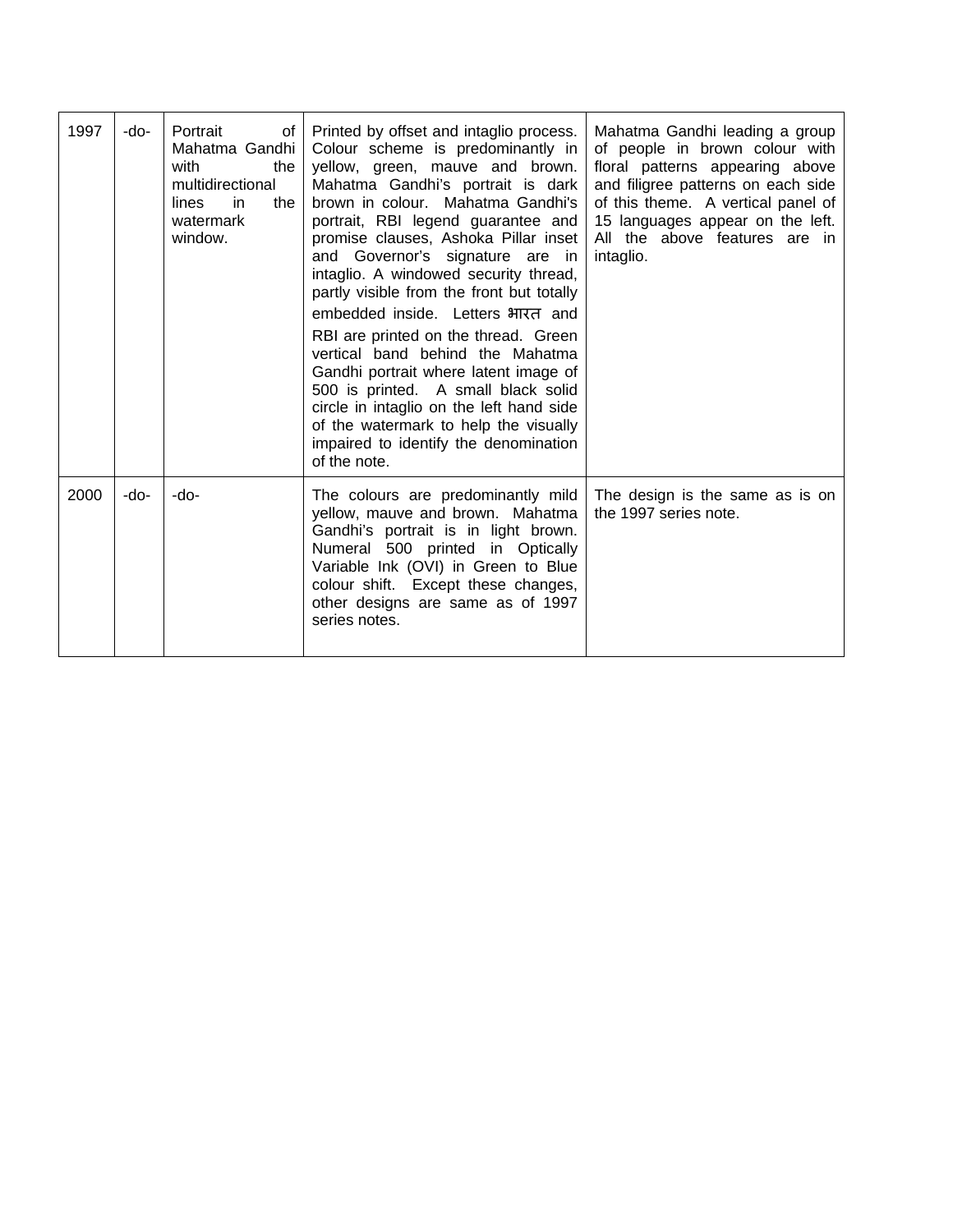| 2005 | -do- | The<br>Mahatma Gandhi, demetalised<br>lines,<br>and<br>electrotype<br>showing<br>denominational<br>numeral<br>appear<br>in<br>be<br>can<br>better when<br>against light. | portrait of Machine-readable<br>windowed<br>clear<br>magnetic<br>text<br>the multidirectional security thread with<br>inscriptions<br>an `Bharat' (in Hindi) and RBI on notes of<br>mark Rs.500 with exclusive colour shift.<br>the Colour of the thread shall shift from<br>green to blue when viewed from<br>500 different angles. It will fluoresce in<br>this yellow on the reverse and the text will<br>section and these fluoresce on the obverse<br>under<br>viewed $U.V$ light $-width - 3$ m.m. The Intaglio<br>the Printing i.e. raised prints is more<br>banknote is held prominent in the name of the Bank in<br>Hindi and English, the Reserve Bank<br>Seal, guarantee and promise clause,<br>Ashoka Pillar Emblem on the left, RBI<br>Governor's signature. A circle in<br>intaglio on the left of the watermark<br>window with increased depth of<br>engraving helps the visually impaired<br>to identify the denomination. Optical<br>fibres are in dual colour. The small<br>floral design printed both on the front<br>(hollow) and back(filled up) of the<br>banknote in the middle of the vertical<br>band next to the watermark window<br>accurate back to back<br>has an<br>registration so that the numeral<br>appears as one when seen against<br>the light. | Year of printing is incorporated at<br>the printing stage on the reverse of<br>the banknote.                                                                                                                                                    |
|------|------|--------------------------------------------------------------------------------------------------------------------------------------------------------------------------|--------------------------------------------------------------------------------------------------------------------------------------------------------------------------------------------------------------------------------------------------------------------------------------------------------------------------------------------------------------------------------------------------------------------------------------------------------------------------------------------------------------------------------------------------------------------------------------------------------------------------------------------------------------------------------------------------------------------------------------------------------------------------------------------------------------------------------------------------------------------------------------------------------------------------------------------------------------------------------------------------------------------------------------------------------------------------------------------------------------------------------------------------------------------------------------------------------------------------------------------------------------------------------------|-------------------------------------------------------------------------------------------------------------------------------------------------------------------------------------------------------------------------------------------------|
| 2011 | -do- | -do-                                                                                                                                                                     | -do-<br>In addition, $\bar{\tau}$ symbol was introduced<br>on the obverse of the banknotes, on<br>the top left and top right corner (along<br>with the denominational numeral).                                                                                                                                                                                                                                                                                                                                                                                                                                                                                                                                                                                                                                                                                                                                                                                                                                                                                                                                                                                                                                                                                                      | The banknotes will continue to<br>have year of printing on the<br>reverse. In addition, ₹ symbol was<br>introduced on the reverse of the<br>banknotes on the top left and top<br>right corner (along<br>with<br>the<br>denominational numeral). |
| 2015 | -do- | -do-                                                                                                                                                                     | -do-<br>In addition, the numerals in both the<br>number panels of these banknotes will<br>be in ascending size from left to right,<br>while the first three alphanumeric<br>characters<br>(prefix)<br>will<br>remain<br>constant in size.<br>In addition, easy to identify markings<br>for visually impaired in the form of five<br>angular bleed lines on both left and<br>right of the obverse side of banknotes.<br>Increase in size of the identification<br>mark (circle) by 50 per cent                                                                                                                                                                                                                                                                                                                                                                                                                                                                                                                                                                                                                                                                                                                                                                                        | -do-                                                                                                                                                                                                                                            |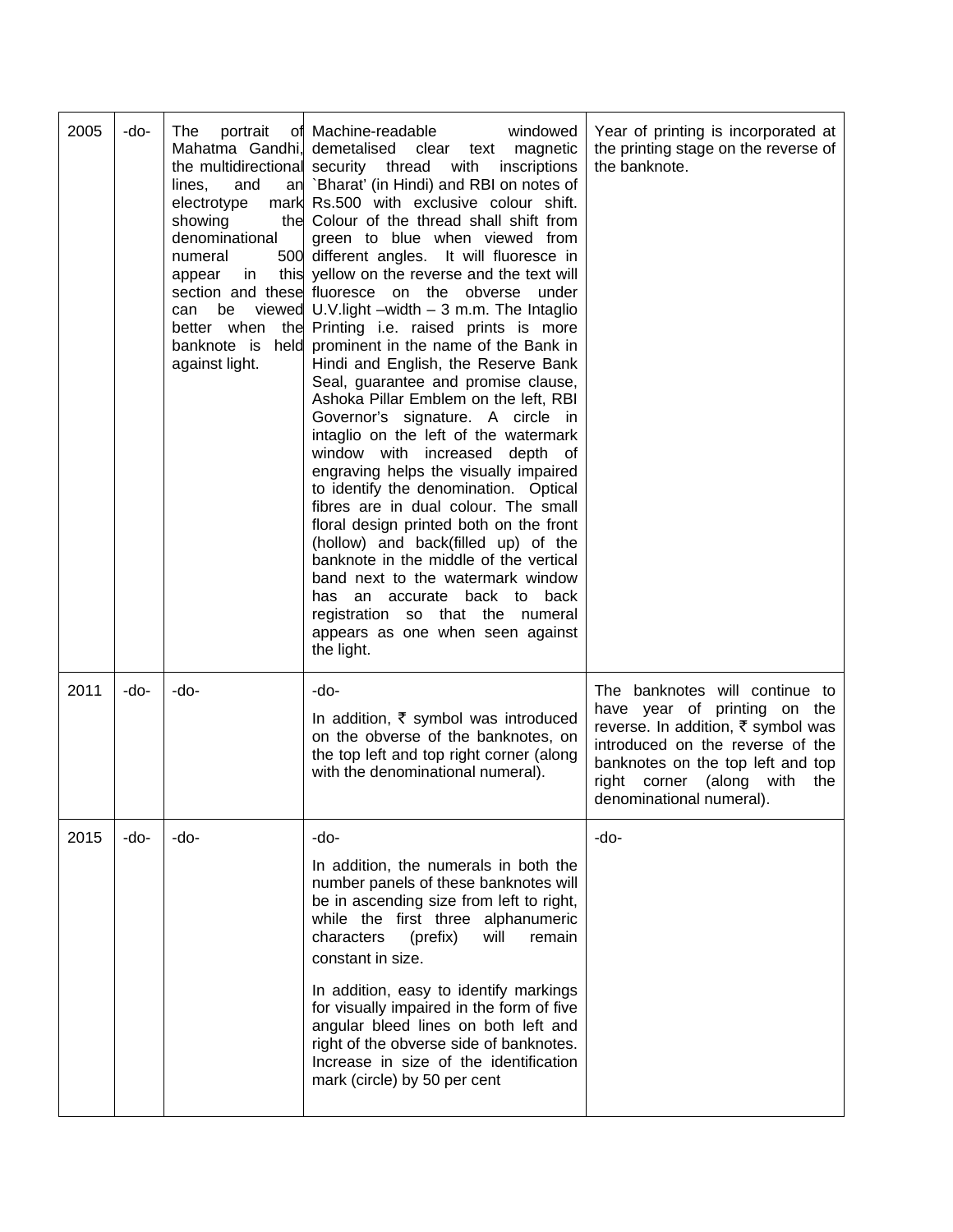|      | <b>VI. Rs.1000/- notes</b> |                                                                                                                                                                                                    |                                                                                                                                                                                                                                                                                                                                                                                                                                                                                                                                                                                                                                                                                                                                                                                                                                                                                                                                                                                                                                                                                                                                                                                                                      |                                                                                                                                                           |  |  |
|------|----------------------------|----------------------------------------------------------------------------------------------------------------------------------------------------------------------------------------------------|----------------------------------------------------------------------------------------------------------------------------------------------------------------------------------------------------------------------------------------------------------------------------------------------------------------------------------------------------------------------------------------------------------------------------------------------------------------------------------------------------------------------------------------------------------------------------------------------------------------------------------------------------------------------------------------------------------------------------------------------------------------------------------------------------------------------------------------------------------------------------------------------------------------------------------------------------------------------------------------------------------------------------------------------------------------------------------------------------------------------------------------------------------------------------------------------------------------------|-----------------------------------------------------------------------------------------------------------------------------------------------------------|--|--|
| 2000 | 177X<br>73m<br>m           | Portrait<br>of<br>Mahatma Gandhi<br>with<br>multidirectional<br>lines<br>in<br>the<br>watermark<br>window.                                                                                         | Colour is generally pink (light peach<br>colour with grey offset background).<br>Mahatma Gandhi's portrait is brown in<br>Mahatma Gandhi's portrait,<br>colour.<br>numeral 1000, एक हजार रुपये, RBI<br>seal, RBI legend, guarantee and<br>promise clause, Governor's signature<br>are in intaglio printing.<br>Left hand<br>number panel in red colour and right<br>hand number panel in blue colour.<br>Numeral 1000 printed in Optically<br>Variable Ink (OVI) in Green to Blue<br>colour shift. Optically variable (colour<br>shifting) windowed security thread<br>with magnetic property and containing<br>text 'भारत 1000 RBI'. Green vertical<br>band behind the Mahatma Gandhi<br>portrait where latent image of 1000 is<br>printed. A small black solid diamond<br>shape mark in intaglio on the left hand<br>side of the watermark to help the<br>visually impaired to identify the<br>denomination of the note.                                                                                                                                                                                                                                                                                           | The theme depicts the overall<br>development<br>the<br>of<br>Indian<br>economy in three-colour intaglio.<br>The 15-language panel is on the<br>left side. |  |  |
| 2005 | - do -                     | <b>The</b><br>portrait<br>lines,<br>and<br>electrotype<br>showing<br>the<br>denominational<br>numeral<br>appear<br>in.<br>section and these fluoresce<br>can<br>be<br>better when<br>against light | of Machine-readable<br>windowed<br>Mahatma Gandhi, demetalised clear<br>text magnetic<br>the multidirectional security thread with<br>inscriptions<br>an 'Bharat' (in Hindi) and RBI on notes of<br>mark Rs.1000 with exclusive colour shift.<br>Colour of the thread shall shift from<br>green to blue when viewed from<br>1000 different angles. It will fluoresce in<br>this yellow on the reverse and the text will<br>on the<br>obverse<br>under<br>viewed $U.V.light - width - 3 m.m.$ The Intaglio<br>the Printing i.e. raised prints is more<br>banknote is held prominent in the name of the Bank in<br>Hindi and English, the Reserve Bank<br>Seal, guarantee and promise clause,<br>Ashoka Pillar Emblem on the left, RBI<br>Governor's signature. A diamond in<br>intaglio on the left of the watermark<br>window with increased depth of<br>engraving helps the visually impaired<br>to identify the denomination. Optical<br>fibres are in dual colour. The small<br>floral design printed both on the front<br>(hollow) and back(filled up) of the<br>banknote in the middle of the vertical<br>band next to the watermark window<br>has an accurate back to back<br>registration so that the numeral | Year of printing is incorporated at<br>the printing stage on the reverse of<br>the banknote.                                                              |  |  |